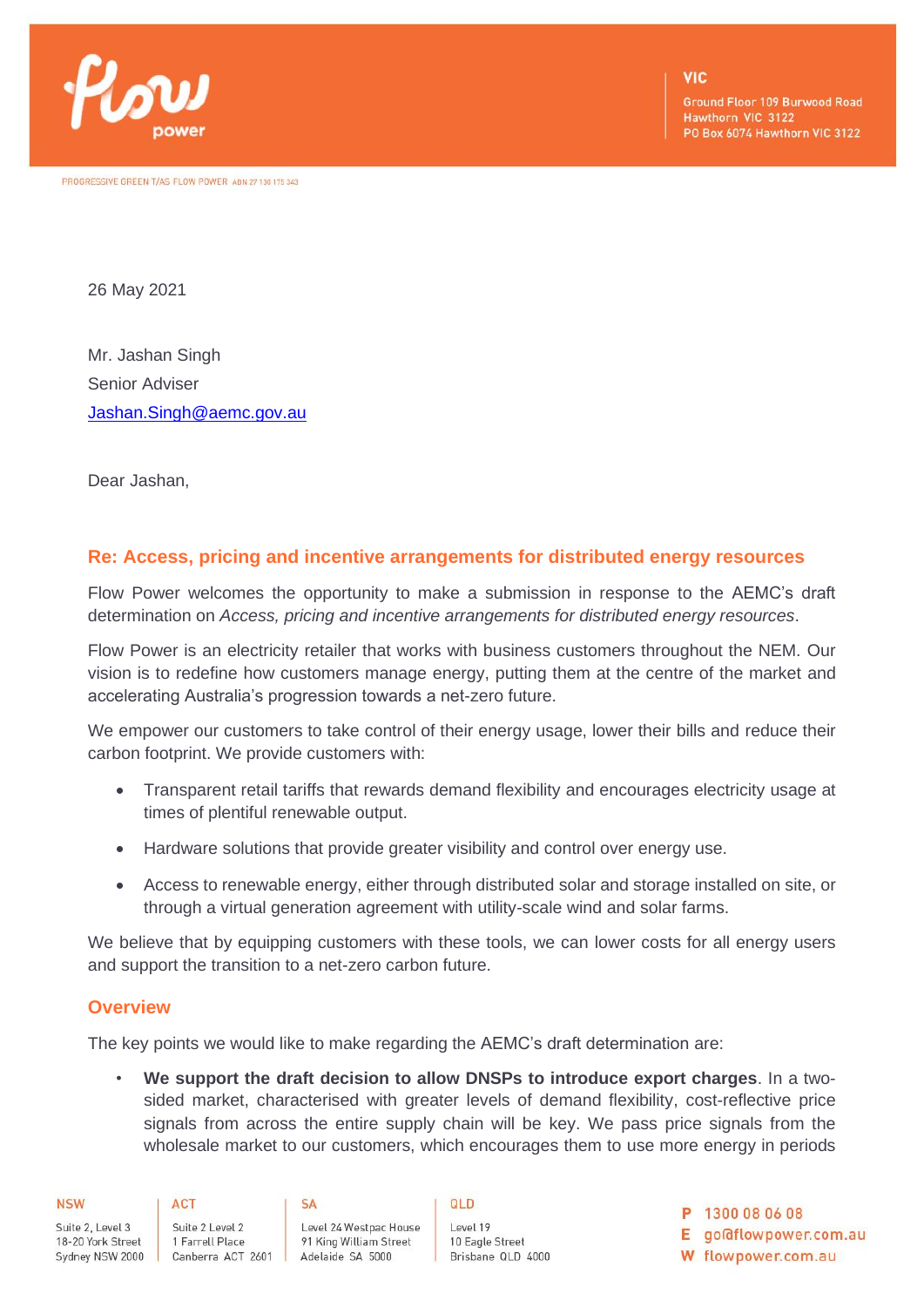of high renewable output and low prices. Greater cost-reflectivity in network tariffs, including at times of high distributed solar output, should reward customers for using electricity at times where the network is not under strain, and ultimately it should lead to more efficient utilisation of the network and reduced network costs for consumers.

- **If export charges are introduced, there should be commensurate increases in feed-in tariffs outside times of export charges, and decreased or no consumption charges when export charges are in effect**. It would be counterproductive for DNSPs to introduce export charges, while at the same time charging other customers on the same network for consuming. If the DNSP considers a cost is incurred by accommodating more solar exports in the middle of the day, there would be corresponding benefits of co-located customers taking energy from the grid. This should be reflected in any changes to DNSP tariffs.
- **Market-based solutions generally lead to better outcomes for consumers when compared to centralised control**. There has been a trend toward introducing standards and centralised control of distributed energy resources to maintain system security and distribution network service levels. This has overlooked the role of competitive forces to find the most efficient way to better integrate solar into the network. The AEMC's draft decision is an acknowledgement of how, with proper price signals, the market can continue to take advantage of the abundant, cheap solar available in Australia, while minimising the costs imposed on the system. For example, instead of a command-and-control approach or hard export limits, the massive growth of distributed PV could be better utilised by shifting consumer load into the middle of the day, and by incentivising customers to ramp down solar in instances where it may be adversely impacting network voltages.

## **Role of demand flexibility in delivering a low-cost, renewable power system**

Greater levels of demand flexibility offer a multitude of benefits to the NEM as it transitions to renewable power system.

- **It directly benefits customers.** Done right, demand flexibility rewards customers for changing their consumption pattern. Importantly, the customer has the benefit of choice about how and when flexibility is provided.
- **It is low cost**. Often, customers can provide demand flexibility with little actual cost. The biggest challenges can be engaging with customers and exploring opportunities for demand flexibility. Once these challenges are overcome, demand flexibility offers a large, cheap resource.
- **It is decentralised, reducing the amount of network investment needed to unlock these resources.** It is also co-located with distributed PV and limited network infrastructure is needed to move distributed solar exports between neighbouring connection points.
- **It will support higher levels of renewables and reduce the amount of storage that would need to be developed to reach net-zero**. By encouraging customers to shift energy into periods of high renewable output, it will reduce the amount of new network infrastructure and energy storage needed to maintain a secure, reliable power system.

We view the AEMC's draft decision as ultimately being supportive of greater levels of demand flexibility. It would expand the role for price signals in driving efficient behaviour.

For the rule to be successfully implemented, it will be important that efficiencies arising from the introduction of export charges are returned to customers through lower network charges, reduced emphasis on the need for centralised control of distributed energy resources and efficient distribution